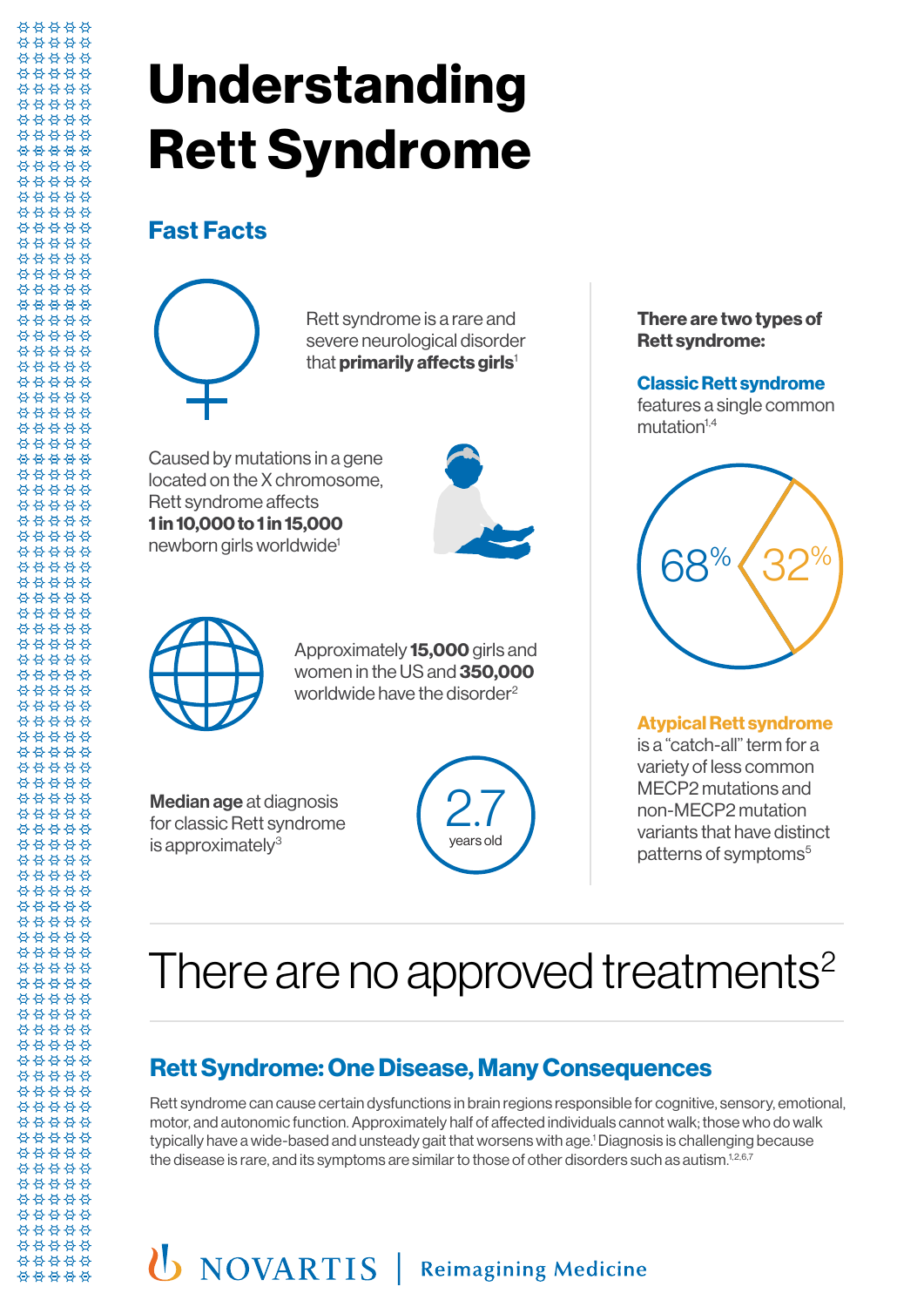### **Rett Syndrome: a Genetic Disorder**

# $-95\%$

years old spontaneous genetic mutation **affecting :<br>single gene located on the X chromoso**<br>methyl CpG-binding protein 2 (MECP2).<sup>1,5</sup> of Rett syndrome cases are caused by a spontaneous genetic mutation **affecting a single gene located on the X chromosome**,



**MECP2 encodes the MeCP2 protein**, critical for normal function of nerve cells and therefore brain development.<sup>8</sup>



**Because females have two X chromosomes**, those with Rett usually have one mutated copy of the gene and one normal copy, resulting in a reduction—but not complete absence—of functional MeCP2 protein.<sup>1</sup>



Despite being a genetic disease, **Rett syndrome is rarely inherited**: affected individuals usually do not have a family history of Rett syndrome.5



**Two girls of the same age with the same mutation can appear significantly different**  because the course and severity of Rett syndrome is determined by the location, type, and severity of the MECP2 mutation and whether the affected X chromosome is dominant over the second, unaffected X chromosome.5

#### **Because males only have one X chromosome, those with the MECP2 mutation do not have an unaffected X chromosome to produce MeCP2 protein. Without any MeCP2 protein, most die before or shortly after birth.**<sup>5</sup>

### **Common symptoms of and complications due to Rett syndrome**1,2,5



## U NOVARTIS | Reimagining Medicine